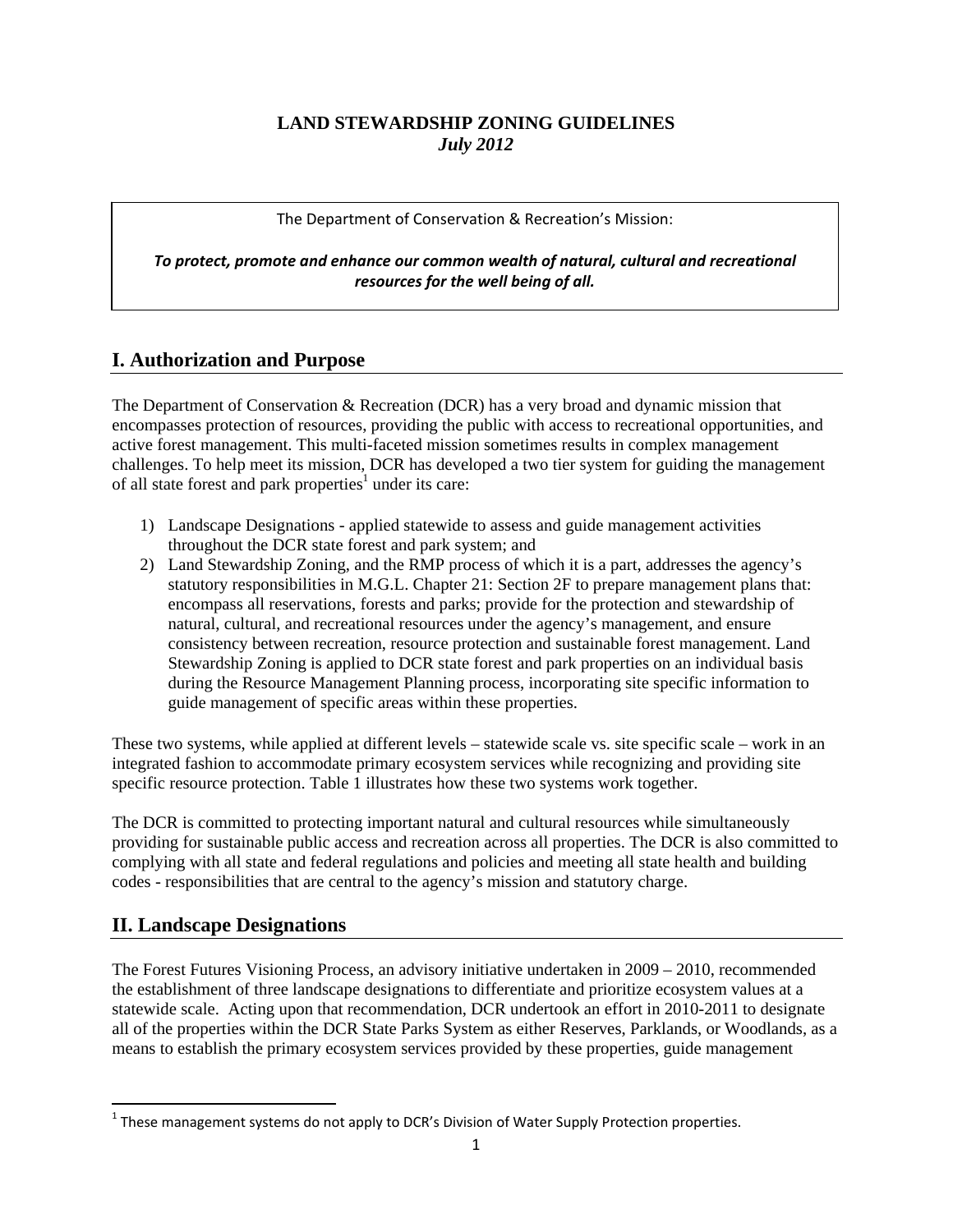decisions based upon these services, and communicate the agency's landscape scale management objectives to the public.

The designations have been determined via the use of available GIS information drawing upon statewide resource databases, and incorporating extensive input from DCR field staff and the public. These designations are designed to provide a framework for overarching management guidelines that are applicable to properties within the state forest and park system.

The three landscape designations are:

- Parklands focus on providing public recreation opportunities while protecting resources of ecological and cultural significance.
- Woodlands demonstrate exemplary forest management practices for landowners and the general public, while supporting the range of ecosystem services that sustainably-managed forests offer, including a diversity of native species and age classes, and compatible recreation opportunities.
- Reserves provide backcountry recreation experiences and protect the least fragmented forested areas and diverse ecological settings. Successional processes will be monitored to assess and inform long-term forest stewardship.

# **III. Resource Management Plans and Land Stewardship Zoning**

The Land Stewardship Zoning Guidelines defines three types of zones to ensure resource protection based upon site specific field data, and provides guidance for current and future management based upon resource sensitivities. Inventory and assessment of resources during preparation of a Resource Management Plan (RMP) is factored into land use management and decision making, and provides guidance for stewardship of these resources. The process results in zoning of areas and specific sites within DCR properties based on their sensitivity to recreation and management activities that are appropriate for each facility as recognized during the RMP process. In this way, the Land Stewardship Zoning system helps to "ensure that recreation and management activities do not degrade ecological, cultural, or experiential resources and values."2

The three Land Stewardship Zones provide a general continuum to categorize resources (relative to potential degradation from human activities) from undisturbed sites with highly sensitive resources, through stable / hardy resources, to sites that have been developed and consistently used for intensive recreation or park administration purposes.

The Land Stewardship Zoning system also includes Significant Feature Overlays that may be applied to highlight resource features that have been assessed and documented by professional resource specialists. Information on the significant features is brought into the RMP process via review of previous research projects and associated designations. Significant Feature Overlays can be applied in any of the three Land Stewardship Zones. An example is a natural or cultural resource, recognized through professional inventory / research (such as an Area of Critical Environmental Concern or National Historic District), which cuts across more than one Land Stewardship Zone. Management and protection of these resource features is guided by specific management recommendations that have been developed by resource specialists. An expanded description of Significant Feature Overlays is provided at the end of Section VI.

<sup>2</sup> *Capacity Reconsidered: Finding Consensus and Clarifying Differences*. Journal of Park and Recreation Administration, Spring 2011, Vol. 29, No. 1, pp. 1-20.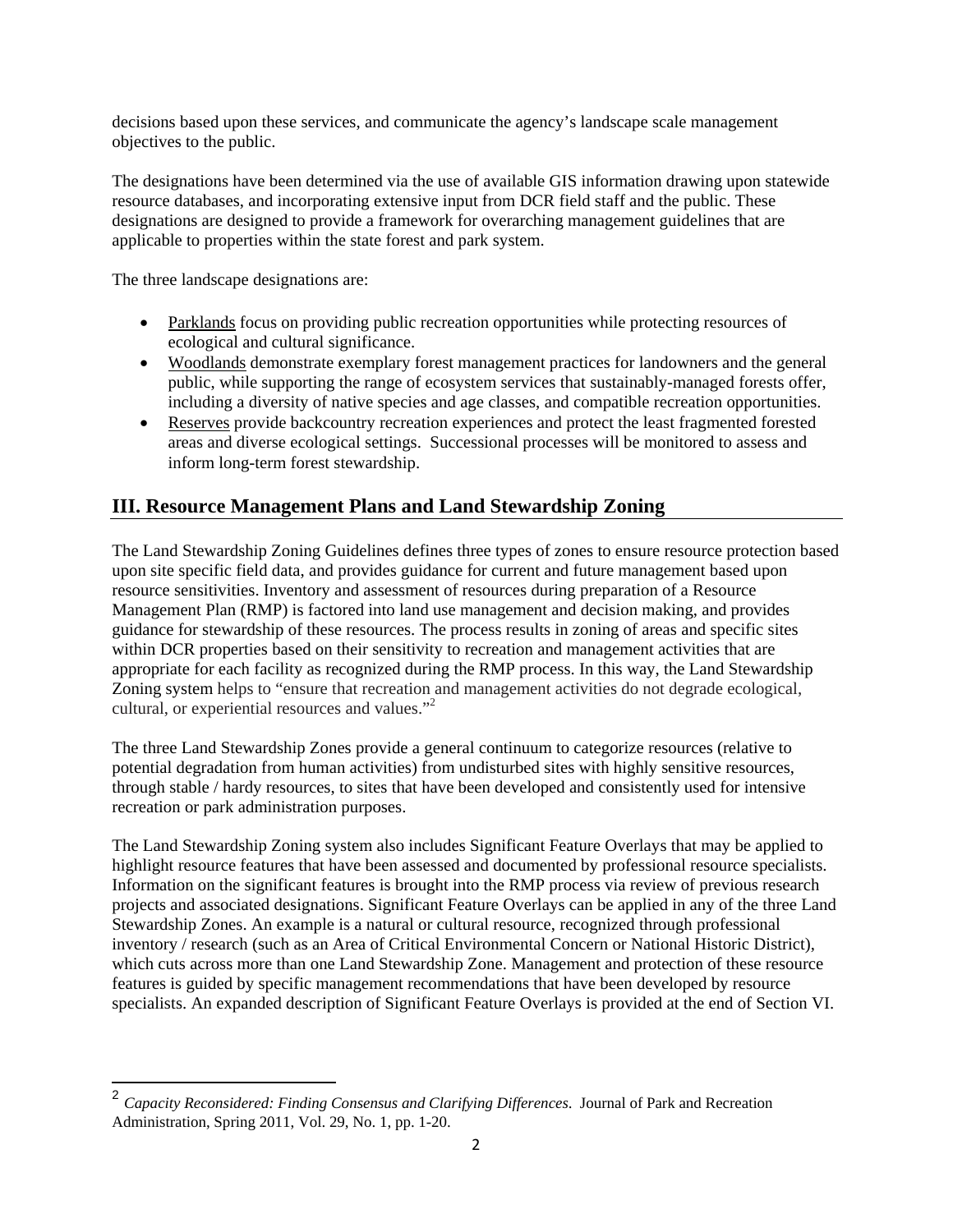Application of the three-zone system**,** including Significant Feature Overlays, to individual DCR properties during the RMP process is facilitated by gathering available field data related to natural and cultural resources, recreational uses, and developed facilities, and reviewing available data sources including BioMap 2 and NHESP Priority habitat information. As a part of this approach:

- lands of special resource sensitivity and significance are identified and mapped, and
- resource and landscape features such as priority habitat areas, wetlands, streams and ponds are mapped,
- new information is brought into the RMP process through public input.

This type of mapping and data collection, based on the best information currently available, provides the basis for subsequent analysis and ultimately the development and application of appropriate management guidelines for specific resources, designed to provide greater protection to valuable natural or cultural assets. This process identifies specific areas for specialized resource management guidance beyond those protections already provided by standard best management practices and legal regulations, such as the agency's Old Growth policy, or Coastal Zone Management's Barrier Beach Management Guidelines. Highly sensitive ecological or cultural assets identified through this process may be found within any of the three Landscape Designations.

# **IV. Forest Resource Management Plans**

Another key tool in DCR's land management activities are the Forest Resource Management Plans (FRMPs) that have been completed for large geographic areas within the western part of the state. The FRMPs identify silvicultural treatments for properties or portions of properties that have been identified through the Landscape Designation process as being suitable for active forest management. These plans will be amended for consistency with the final Landscape Designations. Information and data collected in the FRMPs related to forested areas is similar to what is gathered for an RMP and will be utilized in the development of RMPs for properties located in these areas. As DCR continues to develop RMPs for its properties, forest management planning will occur as a part of the RMP process. Forest management decisions and activity in designated Woodlands will be directed by the Landscape Designation Management Guidelines which lay out procedures that include the identification of different approaches to appropriate silivicultural treatments to ensure resource protection.

# **V. Planning Integration**

With the two tier planning approach – a statewide scale and a site specific scale - it is critical to understand how they work together in an integrated fashion to provide overall guidance to resource management and assist with administrative decisions. Landscape Designations will be used to inform the RMP process and the application of LSZ zones. Specific management guidelines associated with each LSZ zone are intended to provide additional protection and stewardship for site-specific natural and cultural resources and to ensure consistency among the activities that are allowed in each property under the broad management guidelines described for each Landscape Designation.

In most cases, the Landscape Designation and the LSZ zoning systems will work in coordination with each other to set high-level land management priorities based on ecosystem services, and to supplement those priorities with site specific resource protection and management guidelines. RMPs identify and assess specific resources and site conditions at a finer scale than the Landscape Designation process. However, the vertical and horizontal integration of these two systems, as exhibited in Table 1, allows us to apply consistency across processes.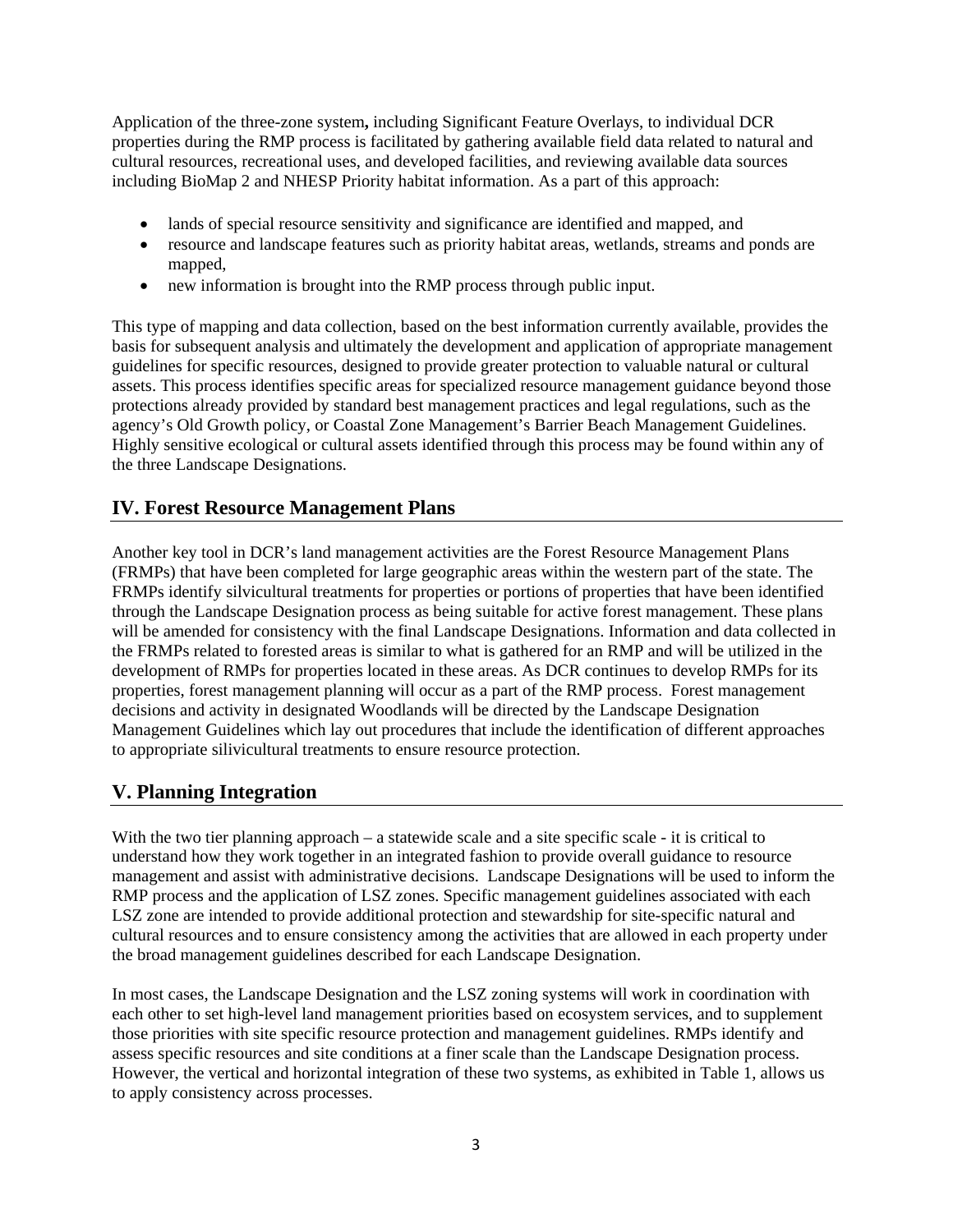| <b>Landscape</b><br><b>Designation</b><br><b>Management</b><br>Guidelines $\rightarrow^*$<br>Land<br><b>Stewardship</b><br>Zones V ** | <b>Reserve - The least</b><br>fragmented forested<br>areas where ecological<br>processes will<br>predominate and inform<br>management, and where<br>commercial timber<br>harvesting is not allowed.                                                                                            | <b>Woodland - Forested</b><br>areas actively managed<br>for forest health, resource<br>protection, sustainable<br>production of timber, and<br>recreation.                                                 | <b>Parkland - Areas</b><br>providing public<br>recreation opportunities,<br>connections to nature,<br>and protection and<br>appreciation of natural<br>and cultural resources.                                                                                                               |
|---------------------------------------------------------------------------------------------------------------------------------------|------------------------------------------------------------------------------------------------------------------------------------------------------------------------------------------------------------------------------------------------------------------------------------------------|------------------------------------------------------------------------------------------------------------------------------------------------------------------------------------------------------------|----------------------------------------------------------------------------------------------------------------------------------------------------------------------------------------------------------------------------------------------------------------------------------------------|
| Zone 1 - Highly<br>sensitive<br><b>resources</b><br>requiring special<br>management<br>approaches.                                    | Rare species habitat, natural communities, archaeological sites, or fragile cultural<br>sites identified as being sensitive to / easily degraded by human activities.                                                                                                                          |                                                                                                                                                                                                            |                                                                                                                                                                                                                                                                                              |
| Zone $2 -$<br><b>Resources that</b><br>support<br>recreational and<br>management<br><i>activities</i><br>appropriate to<br>the site.  | Large areas of natural<br>vegetation and associated<br>natural and cultural<br>features, including rare<br>species habitat, that is<br>compatible with dispersed<br>recreation.                                                                                                                | Forest stands and<br>associated natural and<br>cultural features,<br>compatible with dispersed<br>recreation and active<br>forest management<br>intended to enhance<br>species and age class<br>diversity. | Stable / hardy natural<br>and cultural landscapes,<br>where a variety of<br>outdoor recreation<br>activities can be provided<br>in a sustainable manner.                                                                                                                                     |
| Zone $3 -$<br><b>Intensive use</b><br>areas such as<br>recreational sites<br>or maintenance<br>areas.                                 | New zone 3s will not be<br>established in Reserves.<br>$Exception - an RMP may$<br>identify existing intensive<br>use areas missed during<br>designation and not<br>already captured in a<br>Parklands designation<br>area, in which case the<br>application of a zone 3<br>may be considered. | Intensive recreation and<br>park administration areas<br>currently embedded<br>within the forested<br>landscape.                                                                                           | Areas that require regular<br>maintenance by DCR<br>staff, including altered<br>landscapes in active use,<br>intensive recreation<br>areas, and park<br>administration areas.<br>Sites that may<br>accommodate<br>administrative or<br>intensive recreation areas<br>to meet future demands. |

# **Table 1. Landscape Designation & Land Stewardship Zoning – A Land Management Framework**

\*See *Landscape Designations for DCR Parks & Forests: Selection Criteria and Management Guidelines* for complete management guidelines for Reserves, Parklands and Woodlands.

\*\* For a complete description of management guidelines for each zone, please see Section IV of this document.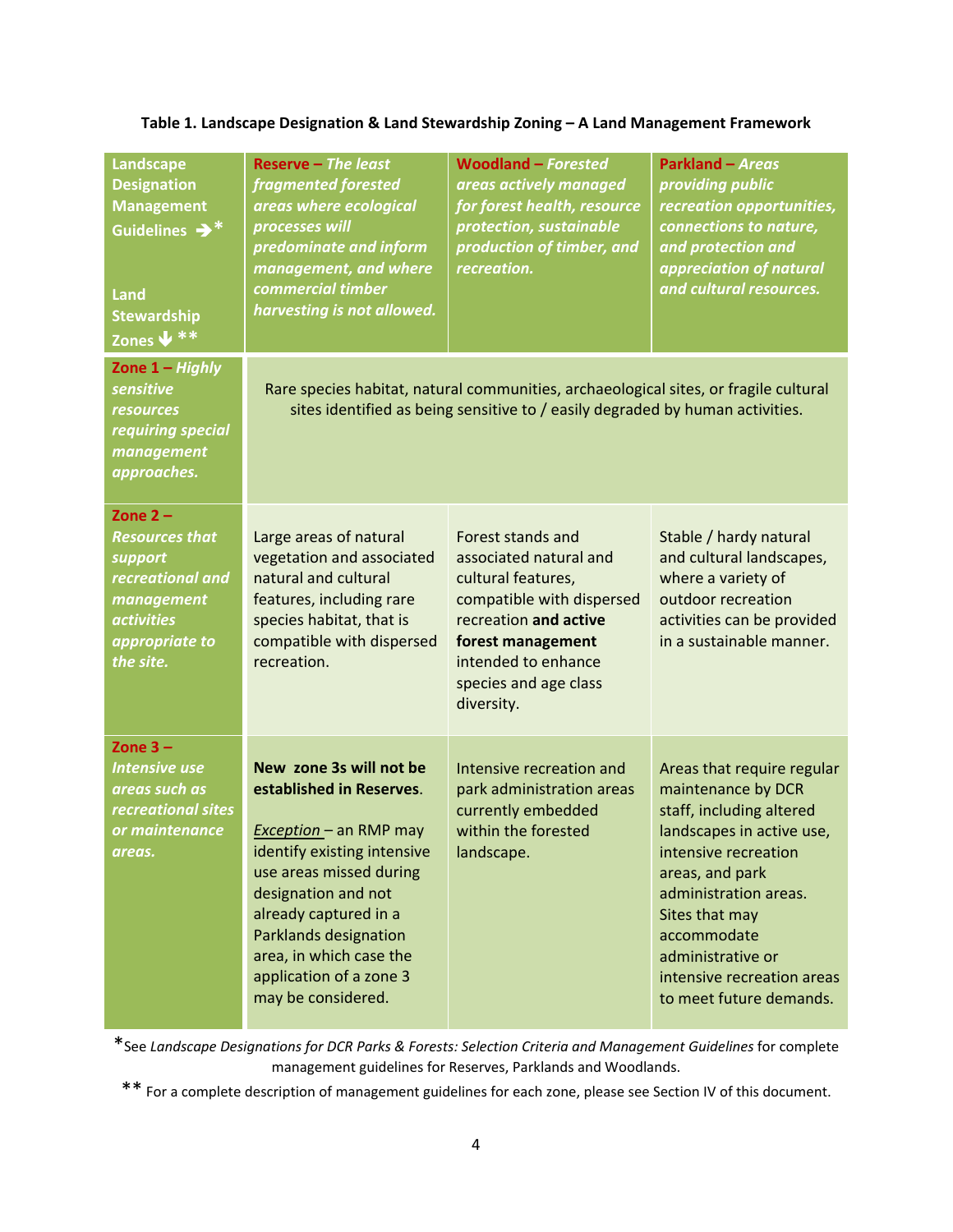# **VI. Land Stewardship Zones**

Each of the three Land Stewardship Zones have general management guidelines that are intended to provide additional protection for natural and cultural resources and to ensure consistency among resource stewardship, recreation and sustainable forestry. In addition, specific management recommendations derived during the preparation of each individual RMP are designed to ensure that management practices are tailored to the resources within the facility, factor in and assess existing uses, and address site specific management challenges and opportunities.

### *Zone 1*

### Management Objective:

*Protection of sensitive resources from management or other human activities that may adversely impact the resources.* 

### A. General Description

This zone encompasses areas with highly sensitive ecological and cultural resources that require additional management approaches and practices to protect and preserve the special features and values identified in the Resource Management Plan. Zone 1 areas are not suitable for future intensive development.

### B. Examples

Examples identified as being highly sensitive to human activities include rare species habitat or natural communities, areas with concentrations of sensitive aquatic habitats, excessively steep slopes with erodible soils, archaeological sites or fragile cultural sites, where stewardship of these resources must be the primary consideration when assessing management and recreational activities in these areas.

### C. General Management Guidelines

- **Recreation and Public Access:** In general, recreation activities will be limited to dispersed, low impact, non-motorized recreation and dependent on assessment of specific resource sensitivity and stewardship considerations by resource specialists - e.g. NHESP, MHC, DCR Bureau of Planning and Resource Protection - in conjunction with field staff. Snowmobiles may be permitted on existing designated trails during the appropriate time of year and according to DCR policies and regulations. Existing trails will be evaluated for compatibility with resource protection goals. Trails will be discontinued if discontinuance furthers sensitive resource protection and does not compromise public safety. Proposals for new activities will be strictly evaluated, and management guidelines will be applied by resource specialists for the protection of resources and to address specific issues.
- **Vegetation Management:** Commercial timber harvesting is not permitted. Vegetation management may occur for public safety purposes, removal of invasives, stewardship of cultural sites, or historic vista maintenance.
- **Water and Soil:** Management will focus on erosion control to protect sensitive natural and cultural resources.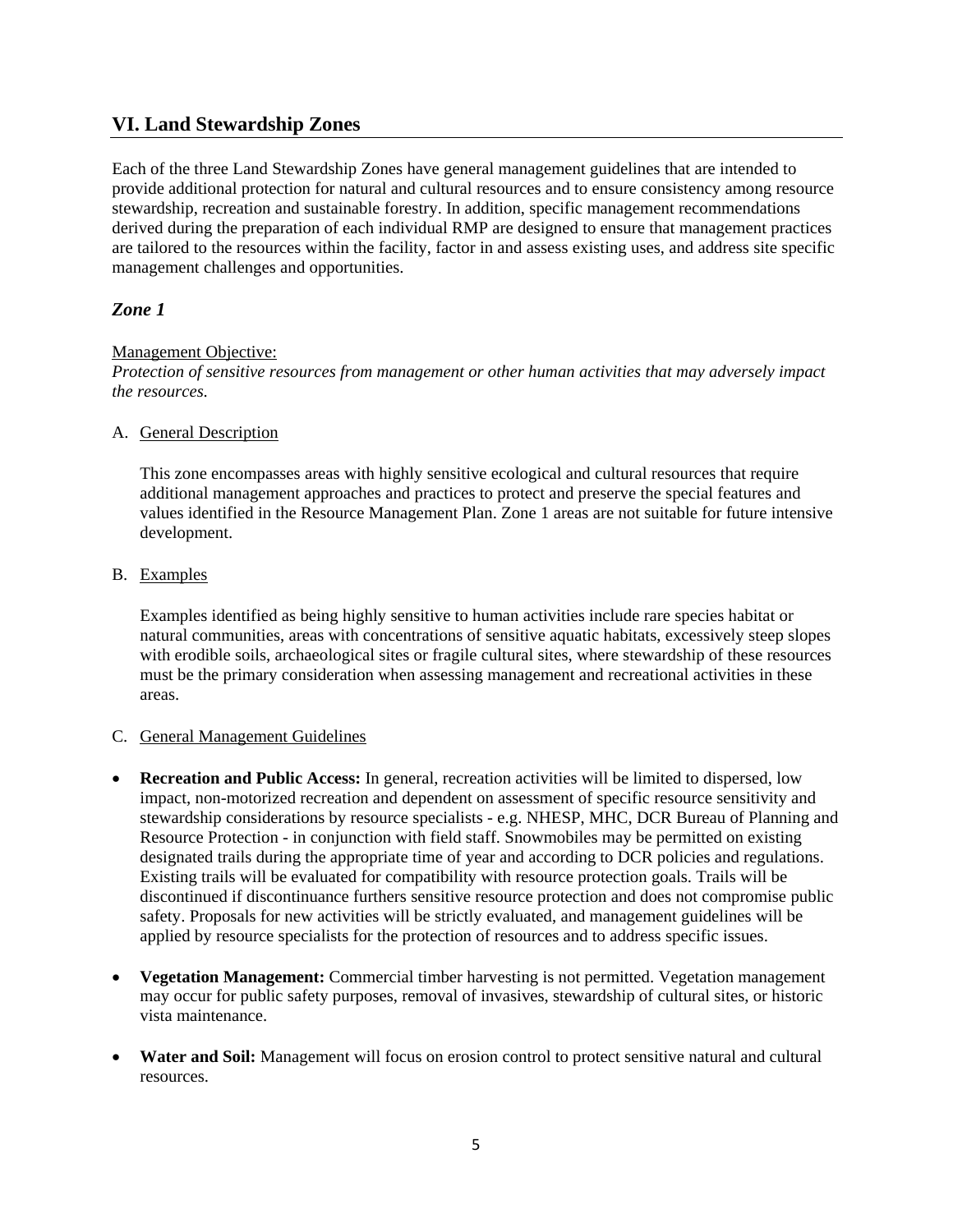- **Habitat Protection:** Public access will be guided away from sensitive rare species habitat and sensitive Priority Natural Communities. Long-term protection strategies will be developed in consultation with the NHESP; Habitat Management Plans will be prepared in advance of proposed management activities.
- **Forest Health and Protection:** Spread of invasive species, forest pathogens and wildlfires may be controlled if a threat to sensitive natural or cultural resources is identified.
- **Cultural Resources:** Public access will be guided away from archaeological or historic sites sensitive to human activity and reoriented to areas that can sustain appropriate recreational activities. Management activities will focus on protection of sensitive archaeological and historic sites. Use of metal detectors, artifact collecting and digging is prohibited.
- **Facilities and Transportation:** Existing roads may be maintained to assure continued administrative and/or emergency access according to either the DCR Historic Parkways Preservation Treatment Guidelines or guidelines associated with DCR Forest Road Classification System. Roads identified as unnecessary for administrative and/or emergency access will be evaluated for compatibility with resources, and discontinued if discontinuance furthers sensitive resource protection and only after consultation with local emergency services personnel.
- **Interpretation, Public Information and Outreach:** Interpretation and public information related to the sensitive natural and cultural resources may be provided through programs, kiosks and other outreach venues that will avoid impacts to the actual resources.
- **Monitoring, Enforcement and Research:** Professional research projects in support of sensitive natural and cultural resource protection may be permitted with approval of the Director of State Parks & Recreation and the Director of Forest Stewardship. Baseline conditions will be evaluated and monitoring will be conducted to document changes, dependent on capabilities and availability of operational resources for staff and outside experts.
- **Special Use:** In general, Special Uses other than research projects described above will not be permitted.

### *Zone 2*

### Management Objective

*Provide for a balance between the stewardship of natural and cultural resources and recreational opportunities which can be appropriately sustained.* 

A. General Description

This zone encompasses stable yet important natural and cultural resources. Zone 2 is a very important component to DCR's management responsibilities, because the protected landscape within this zone provides a buffer for sensitive resources, recharge for surface and groundwater, and large areas where existing types of public recreation activities can be managed at sustainable levels.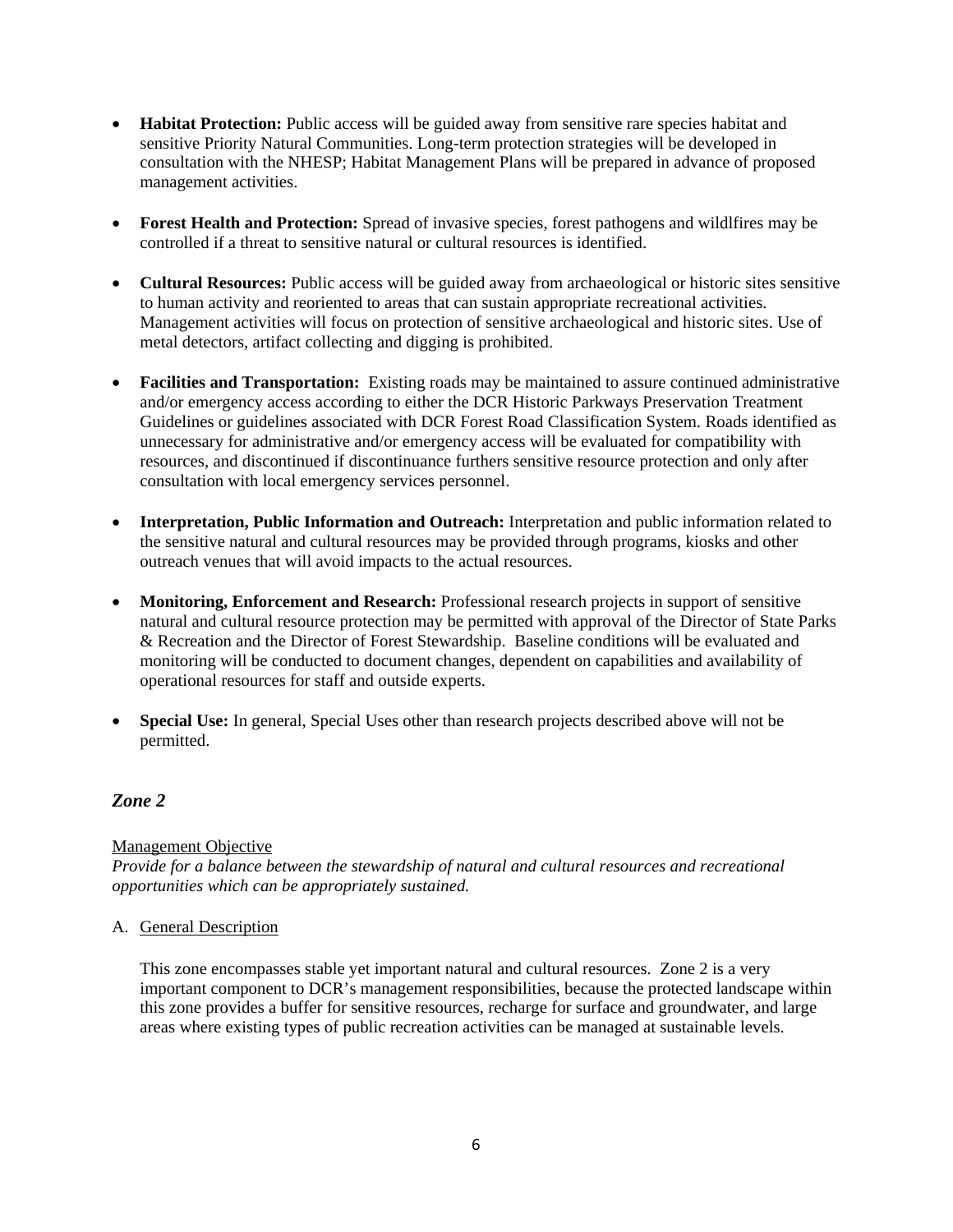### B. Examples

Examples include areas of non-intensive use that contain diverse ecosystems, rare species habitat that is compatible with dispersed recreation and sustainable management practices, and cultural resources that are not highly sensitive to human activities.

#### C. General Management Guidelines

- **Recreation and Public Access:** Resources will be managed to support a variety of safe, sustainable recreation opportunities that are compatible with the long-term stewardship and character of natural and cultural resources. New public access may be allowed depending upon existing area trail densities, purpose and need, physical suitability of the site, and specific guidelines for protection of rare species habitat and archaeological resources, as reflected in DCR's *Trails Guidelines and Best Practices Manual*.
- **Vegetation Management:** Vegetation may be managed for public safety purposes, stewardship of cultural sites, vista maintenance, maintaining native biodiversity, protection of recreational assets and ecological management and restoration, provided that the management activities are consistent with the applicable Landscape Designation for the property. Commercial timber harvesting will be limited to properties designated as Woodlands.
- Water and Soil: Prevent soil erosion via BMPs for management and recreational activities. Maintain water quality of surface and groundwater resources with pollution prevention and holistic watershed management strategies.
- **Habitat Protection:** Maintain and where possible enhance habitat for rare species, Priority Natural Communities, and ecological diversity. Management activities in NHESP designated Priority Habitat areas must follow guidelines of an approved Habitat Management Plan.
- **Forest Health and Protection:** Potential for wildfires may be lessened through fire prevention strategies. Spread of wildfires will be controlled for public safety purposes. Forest stands may be managed to lessen adverse effects of forest pathogens. Invasive species that are degrading native ecosystems may be controlled depending on availability of operational resources and trained volunteers.
- **Cultural Resources:** Management will ensure long-term stewardship of archaeological and historic sites. Newly discovered sites will be documented and inventoried in consultation with MHC. All proposed projects must be reviewed by the DCR Bureau of Planning and Resource Protection Office of Cultural Resources during their planning stages to determine potential impacts to cultural resources. Use of metal detectors, artifact collecting and digging is prohibited.
- **Facilities and Transportation:** In Parklands and Woodlands, new roads necessary for recreation, administration or emergency use may be constructed if consistent with resource management goals, after review for impacts to natural and cultural resources. Existing roads that are not required for administrative or public safety purposes may be closed and restored to a natural condition after consultation with local emergency services personnel. Roads will be maintained according to either the DCR Historic Parkways Preservation Treatment Guidelines or guidelines associated with DCR Forest Road Classification System.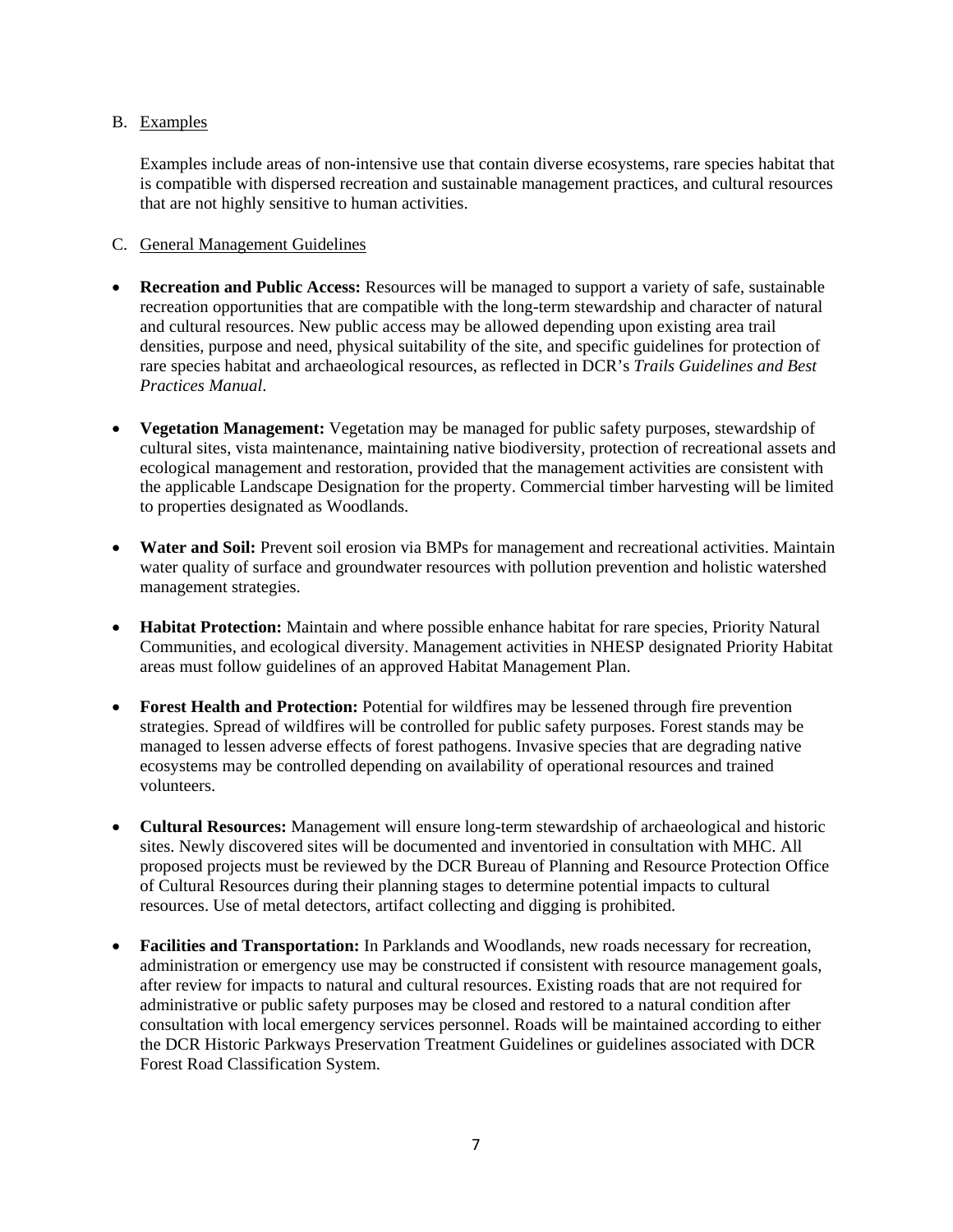- **Interpretation, Public Information and Outreach:** Interpretation will be focused on enhancing the variety of environmental education opportunities, and on building public support for the long-term stewardship of natural and cultural resources.
- **Monitoring, Enforcement and Research:** Monitoring and research projects may be conducted as approved through the Special Use Permit process. Enforcement of prohibited or regulated activities is critical related to public safety, enjoyment of appropriate recreation activities and long-term stewardship of natural and cultural resources.
- **Special Use:** Special uses may be allowed, and will be evaluated on an individual basis as provided in DCR's Special Use Policies and Procedures.

### *Zone 3*

### Management Objective

*Provide public access to safe and accessible recreational opportunities, as well as administrative and maintenance facilities that meet the needs of DCR visitors and staff.* 

### A. General Description

This zone includes altered landscapes in active use, and areas suitable for future administrative, maintenance and recreation areas. The resources in this zone can accommodate concentrated use and require regular maintenance by DCR staff.

### B. Examples

Examples of areas of concentrated use include park headquarters and maintenance areas, parking lots, swimming pools and skating rinks, paved bikeways, swimming beaches, campgrounds, playgrounds and athletic fields, parkways, golf courses, picnic areas and pavilions, and concessions. Examples of future use areas include disturbed sites with no significant ecological or cultural values and not suitable for restoration, identified through the RMP or in a Master Plan as being suitable for intensive recreation or park administration sites. Note: Development would be preceded by detailed site assessments to ensure protection of natural and cultural resources.

#### C. General Management Guidelines

- **Recreation and Public Access:** Intensive recreation areas will be managed to maintain public health and safety. Agency policies, resource protection and recreational goals will determine activities that are supported in individual properties.
- **Vegetation Management:** Commercial timber harvesting is not permitted. Native species will be used for landscaping. Trees and other vegetation may be removed or trimmed for public safety, vegetative health, protection of cultural resources, and aesthetic purposes.
- **Water and Soil:** Management will focus on maintaining water quality for water-based recreation, including implementation of strategies to prevent erosion ans siltation and remediation of pollution sources. Employ Best Management Practices to capture, treat and recharge storm water run-off.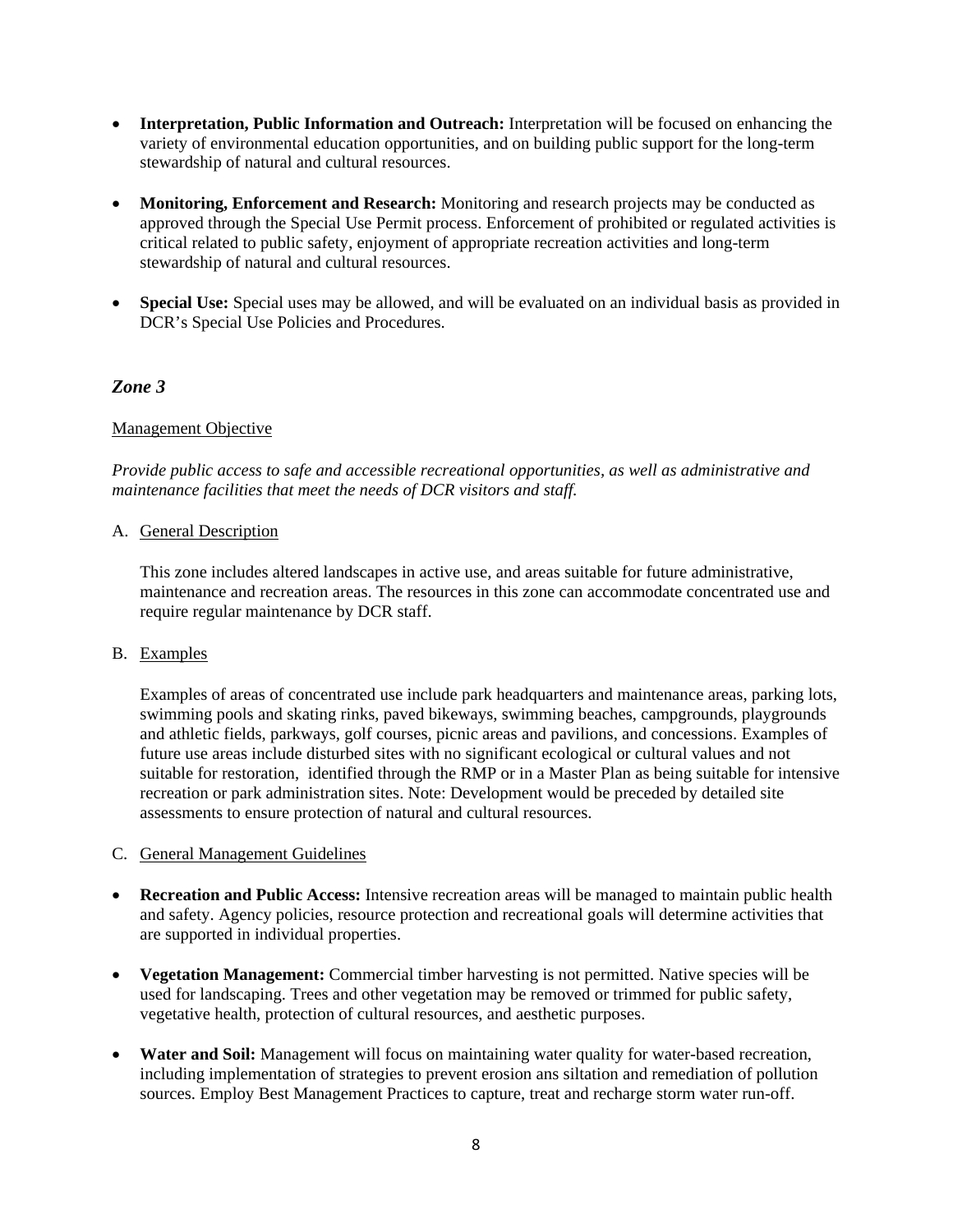- **Habitat Protection:** Management will focus on identifying, documenting and protecting rare species habitat, in consultation with the NHESP.
- Forest Health and Protection: Spread of forest pathogens and invasive species may be controlled if there is a threat to native ecosystems that surround the intensive recreation or park administration sites.
- **Cultural Resources:** Historic sites that are the focus of intensive public visitation will be managed to minimize degradation of the historic resource. Proposed projects must be reviewed by the DCR Bureau of Planning and Resource Protection's Office of Cultural Resources during the planning stages for potential impacts to historic and archaeological resources. Historic buildings, structures, objects, sites and landscapes will be preserved in original use or adaptively reused when appropriate for park uses or in compatible use, such as through the Historic Curatorship Program. Use of metal detectors, artifact collecting and digging is prohibited.
- **Facilities and Transportation:** Continue efficient use of existing facilities or employ appropriate reuse of existing facilities to minimize new impacts. Roads will be maintained according to either the DCR Historic Parkways Preservation Treatment Guidelines or guidelines associated with DCR Forest Road Classification System. New roads and facilities may be established as necessary for public and administrative use after review for potential impacts to natural and cultural resources. Adaptive reuse of historic resources for park or other appropriate uses is encouraged.
- **Interpretation, Public Information and Outreach:** Interpretive programs may be provided in association with intensive recreation sites or activities. Programs will be aimed at building public support for the long-term stewardship of natural and cultural resources.
- **Monitoring, Enforcement and Research:** Monitoring will focus on water quality related to waterbased recreation activities. Enforcement of prohibited and regulated activities will be conducted to provide for public safety and enjoyment of appropriate recreation activities.
- **Special Use:** Special uses may be allowed, and will be evaluated on an individual basis as provided in DCR's Special Use Policies and Procedures.

### *Significant Feature Overlays*

### Management Objective

*The purpose of the overlays is to provide precise management guidance in order to maintain or preserve the recognized resource features regardless of the zone in which they occur.* 

A. General Description

The three land stewardship zones may be supplemented with significant feature overlays that identify formally designated or recognized resources. These resource features have been recognized through research and assessment by professional resource specialists. Information on the significant features is brought into the RMP process via review of previous research projects and associated designations.

B. Examples